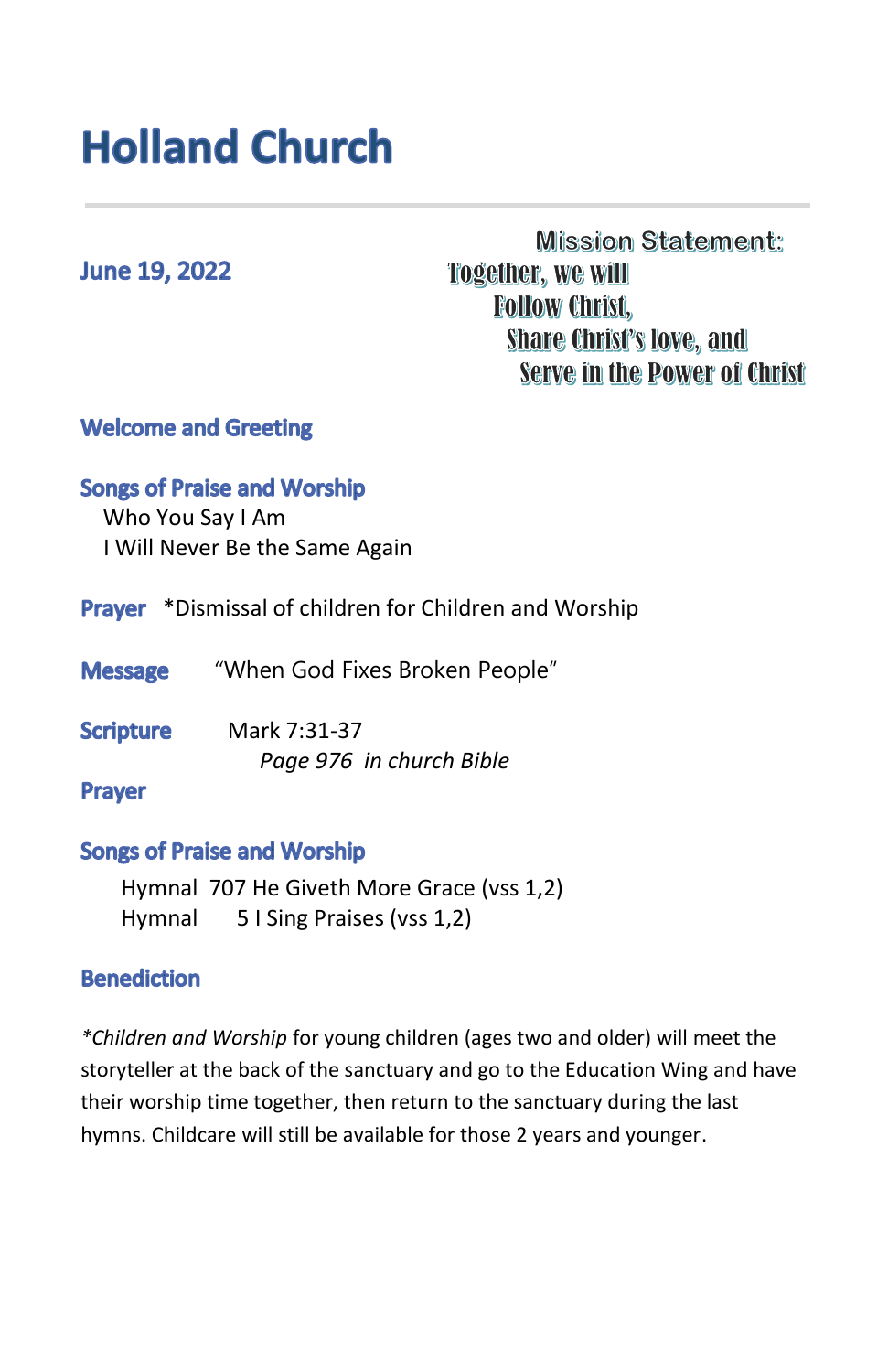# Sunday Happy Father's Day

Join in our Fellowship Time following our Morning Worship for a cup of coffee or glass of water, and a cookie.

Since the good disposable coffee cups that we had been using are not available, we would like to transition into using glass mugs for coffee during Fellowship Time. We do have some of the old glass cups, but they do not hold much coffee. If you have extra coffee mugs at home that you would like to donate, we would gladly accept those. There are people willing to run the dishwasher after coffee time so the mugs can be washed and then ready for the next Sunday's use. Some of you already bring your own coffee mug which is great.

Sunday School meets after Fellowship Time. An adult class meets in Room 6 studying the Sunday School Guide. Another adult class meets at the end of hall and is studying the book The Spirit-Filled Follower of Christ. Everyone is welcome.

Please sign up on the Information Desk by today if you plan to attend the Salt Dogs Baseball. Be sure to invite your friends and neighbors. Tickets are \$13 per person. Please bring your money for tickets to the game to be given to Mike or Patty Peters.

Our Liturgical cloths are green for growth and mission.

#### **Tuesday Friday**

Consistory will meet at 7:00 p.m.

# **Fridav**

Salt Dogs Baseball game. There will be a tailgate meal at 6:00 p.m. in the Haymarket Park parking lot and game time is 7:05 p.m. There will be a fireworks display following the game.

# **Our Church**

New Church Directory is in your church mailbox. There is a sheet on the Information Desk for corrections.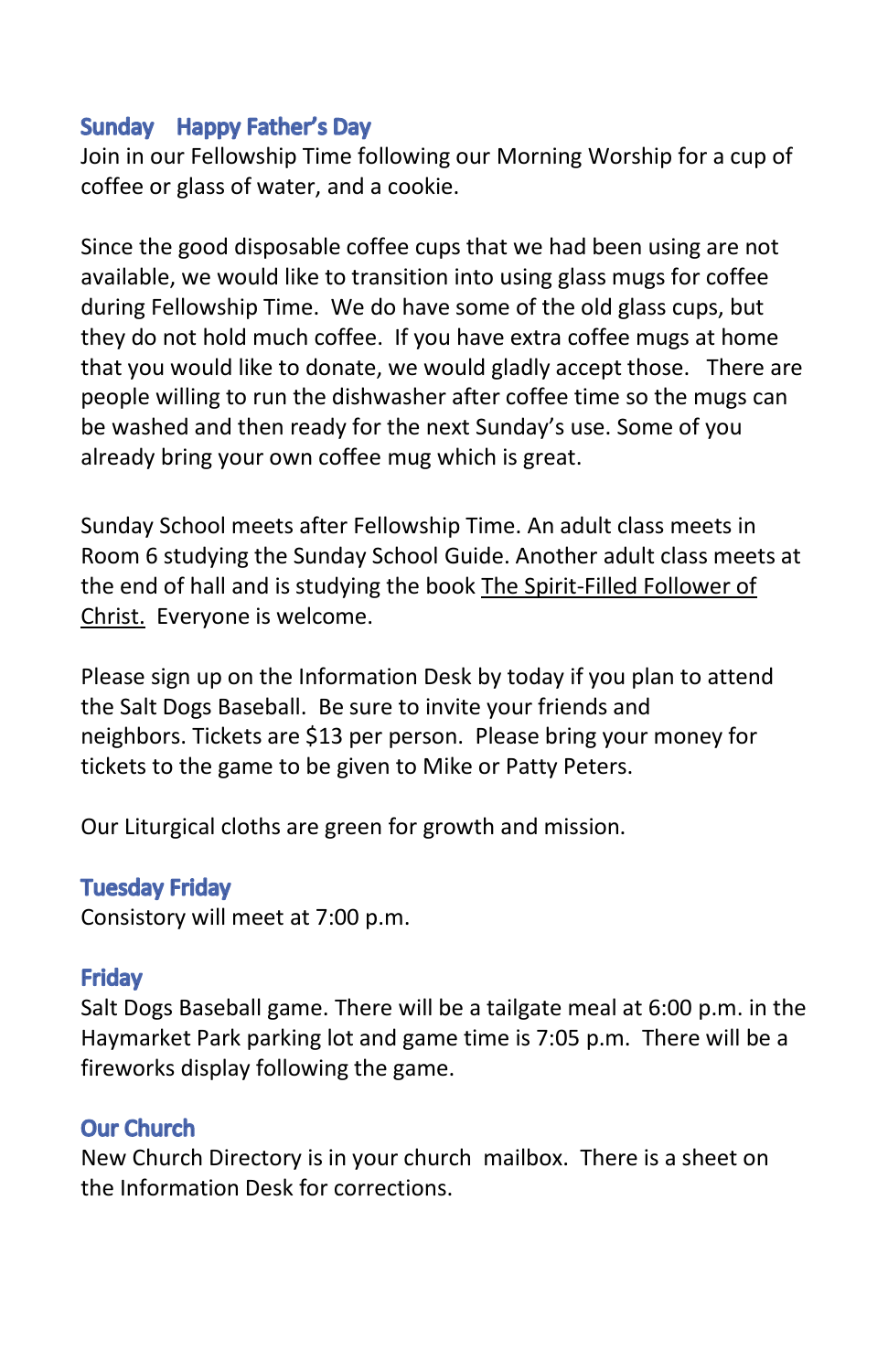Happy 93rd Birthday to Merle Huenink on June 22, 2022

*"It's been said "It takes a village to raise a child" well I can tell you it takes a church congregation to make a successful VBS. There are not enough words to express how grateful and thankful I am for the people of this congregation for all your help this past week. Thank you" Judy Nyhof*

*"If you heard Savannah give the message two weeks ago, you saw how committed and passionate she is about doing a church plant in her home, and how emotional she got about being able to buy her home. When I saw the picture of her house, my thought was 'She wants to encourage neighbors to sit and stay awhile. I think she needs a couple of outdoor chairs for her front porch'. If you would like to donate to this cause, I will collect the money and go shopping for the chairs, once her porch floor is sturdy and ready for company." Ann Wubbels* 

#### **Remember in Prayer**

Our missionaries: Brian and Beth Bruxvoort, Mike and Amber DeBoer, and the P's (name withheld).

No longer able to attend worship at Holland Church: Henrietta Liesveld and Evelyn Essink at Haven Manor and Paul Doeschot at Gold Crest Care Center, Barb Sears at Orchard Park, Lincoln NE. Pastoral Search Team

# **Stay Connected**

You may view past sermons on our streaming site: You Tube - Holland Church Nebraska

You can access both the bulletin and newsletter from our website. Go to [www.thehollandchurch](http://www.thehollandchurch/).org and click on "News."

**Contact information for Pastor Randy: [rablumer@msn.com](mailto:rablumer@msn.com) 402-990-4817 Church phone: 402-792-2004**